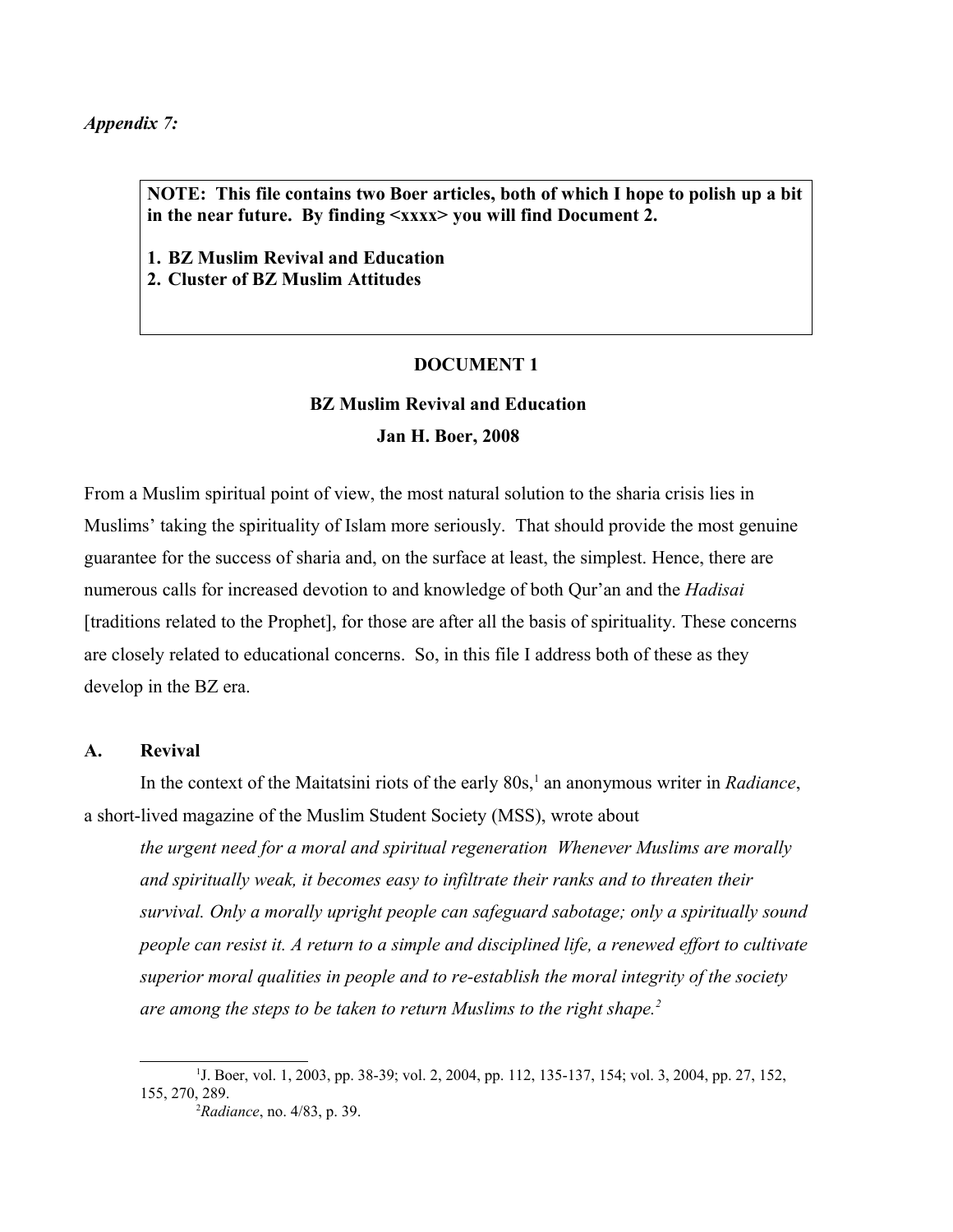Muslims were seen in danger of losing their spirituality due to negative home conditions. Muhammad Sani Mohammad observed that many children grow up without ever seeing or hearing anyone reading the Qur'an at home; not mothers, not fathers. Hence children grow up on basis of anti-Muslim customs. Parents expect that the Qur'anic school will do the work for them, but when the children notice that their parents do not or cannot read, they soon decide to quit as well. They grow up as ignorant Muslims. How can this lead to a viable Muslim community? $3$ 

Sheikh Aminuddeen Abubakar, a popular imam from Kano, never tired of calling for revival. A presentation of his on the subject was summarized as "*Tsayar da sallah da cewa shine tushe na farko na kafa shariar Musulunci. Haka kuma, idan da Musulmi za su dabbakawa kansu da kansu sharia a gidajensu da dukkanin wurarensu na harkokin yau da kullum, to da ba'a sami wani wanda ya isa ya hana aiwatar da shariar."* He furthermore insisted that "*idan da Musulmi za su riki sallah su bayar da ita yadda ya kamata, to, babu shakka, sharia za ta kafu."[4](#page-1-1)* The sheikh further reminded his audience that the evils of worldliness and materialism that undermine the Muslim community are their reward for having eliminated the sharia from their lives.

A few months later, the sheikh repeated the call for revival in an article that placed the responsibility for the sad state of Muslim affairs squarely at their own feet, though the West also came in for criticism. The main reason was that Muslims were ignoring the teachings of Islam, of sharia. We have heard these laments in Volumes 2, 4 and 6 as well as from the likes of Tawfiq Ladan,<sup>[5](#page-1-2)</sup> who held Muslims themselves responsible as "the most guilty" for having abandoned the ways of Allah. If Muslims would only obey Allah, they could have resisted the secular foreigners. He quoted former Military Head of State Muhammad Buhari, as saying that for him *"addini shi ne na farko; Arewa ita ce ta biyu; sannan Nijeriya ita ce ta uku. Saboda haka, sai aka kau da shi, amma har yanzu ba a yi kamarsa ba."* [6](#page-1-3) The sheikh then echoed Buhari: "*Addinina shi ne a gaba*."[7](#page-1-4) His conclusion: "*Idan mu na so mu koma kan sirdi, sai mu yi aiki da* 

<sup>6</sup>English translation: "Religion comes first; the North comes second; Nigeria is third. That is why he was removed [by a coup in which Abacha took over], but there has been no one like him since."

<span id="page-1-1"></span><span id="page-1-0"></span><sup>3</sup>M. S. Mohammad, 17 Feb/89, p. 3.

<sup>&</sup>lt;sup>4</sup>Alkalami, 1 Dec/88, p. 16. English translation: (1) "Faithful performance of the prescribed ritual prayers is the first step towards the establishment of sharia. In addition, if Muslims practise the sharia in all their affairs amongst themselves in their homes, always and everywhere, no one will be able to stem the sharia tide over the entire country." (2) "If Muslims will only do their ritual prayers faithfully as prescribed, sharia will be established without a doubt."

<span id="page-1-3"></span><span id="page-1-2"></span><sup>5</sup>See J. Boer, vol. 4, 2005, p. 17; Appendix 12, pp. 237-239.

<span id="page-1-4"></span><sup>7</sup>English translation: "My religion comes first."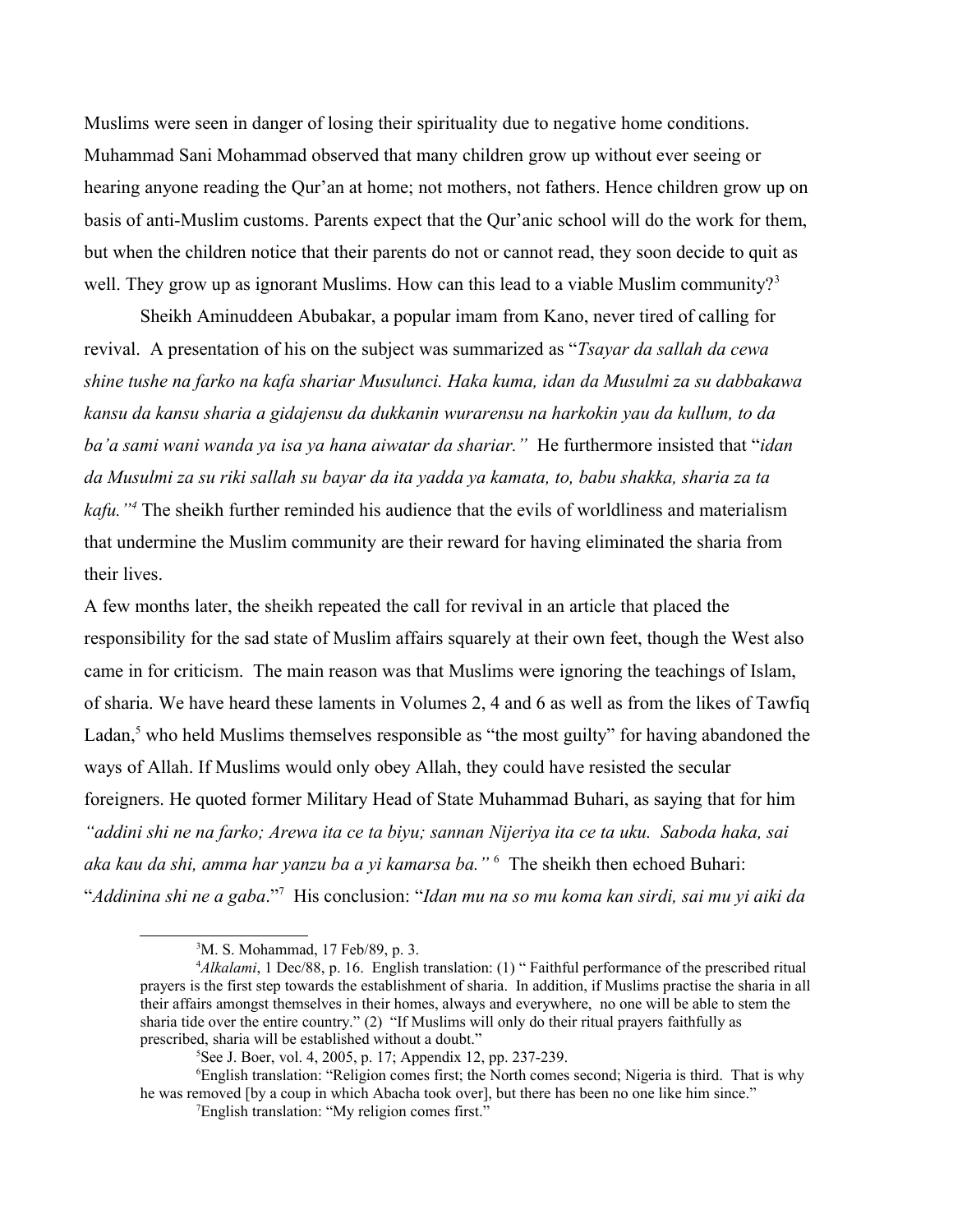*abin da Allah Ya ke cewa."[8](#page-2-0) "Koma sirdi*" ["Get back in the saddle"]—he used the phrase several times in the article—was important to the sheikh. Be in control of the country, the very attitude Christians resent. It can happen only via a revival of sharia. Or as Ladan put it, "It is necessary to revive that Muslim community which is buried under the debris of the legacy of colonialism—indeed, the legacy of failure."[9](#page-2-1)

Khomeini's Iran has long served as an inspiration for revival in Nigeria. On the third anniversary of his revolution, Adamu Adamu of *Radiance* magazine shared his thoughts on Iranian developments in virile language. Iran had made genuine progress, he declared. "Progress, for us, is when the word of Allah becomes supreme." Iran had also "showed to the world the brave Muslim spirit that does not bow before anyone, but follows the path of freedom, honour, dignity and justice in its dealings with every nation and every power." Concretely, the regime had made great progress towards the provision of basic necessities of life—water, light, roads, hospitals, public toilets, agriculture. Khomeini also established the Islamic Revolutionary Guards Corps, the equivalent to Zamfara's *'yan agaji* and Kano's *hisbah*.<sup>[10](#page-2-2)</sup> The prerevolutionary educational system of Iran was much like that of Nigeria, totally secular and alien to the culture of the land. The universities were all closed to enable a purging of foreign influence to take place. They were re-opened on the eve of the third anniversary with a curriculum that had been infused with the Islamic spirit. Technologically, Adamu was impressed by the "almost every conceivable type of Iran-manufactured weaponry," including warplanes repaired by Iranians. "Iran," declared Adamu, "offers the world the only true society in which man is totally free to pursue whatever choices he makes." "There is among the people the rare commodity of brotherhood to man, and a general unity of purpose that pervades their dynamic life. All in all, it was the greatest blessing and the greatest challenge to those who have to order their lives according to the dictates of their Creator."[11](#page-2-3)

On the tenth anniversary of the Iranian revolution, Ibrahim Bello wrote an article of admiration for the achievements of the Iran's revival. These achievements included evangelism from government to government with Khomeini's famous letter to Gorbachev, calling him to submit

<span id="page-2-0"></span><sup>&</sup>lt;sup>8</sup>English translation: "If we want to be in the saddle again, we must obey Allah."

<span id="page-2-3"></span><span id="page-2-2"></span><span id="page-2-1"></span> $9A.$  Abubakar, 31 March/89, pp. 11, 15. T. Ladan, 7 Apr/89, p. 10; see endnote 8 above. <sup>10</sup>See entry "Militia" in Index of vol. 6.

 $11$ A. Adamu, 1983, pp. 28-30. Apart from the military rattling perhaps, the rest of this picture of Iranian society is hardly in keeping with its portrayal in the Western press, but, if you have not been there, who is to say which is the correct picture? Probably both are influenced by ideologies.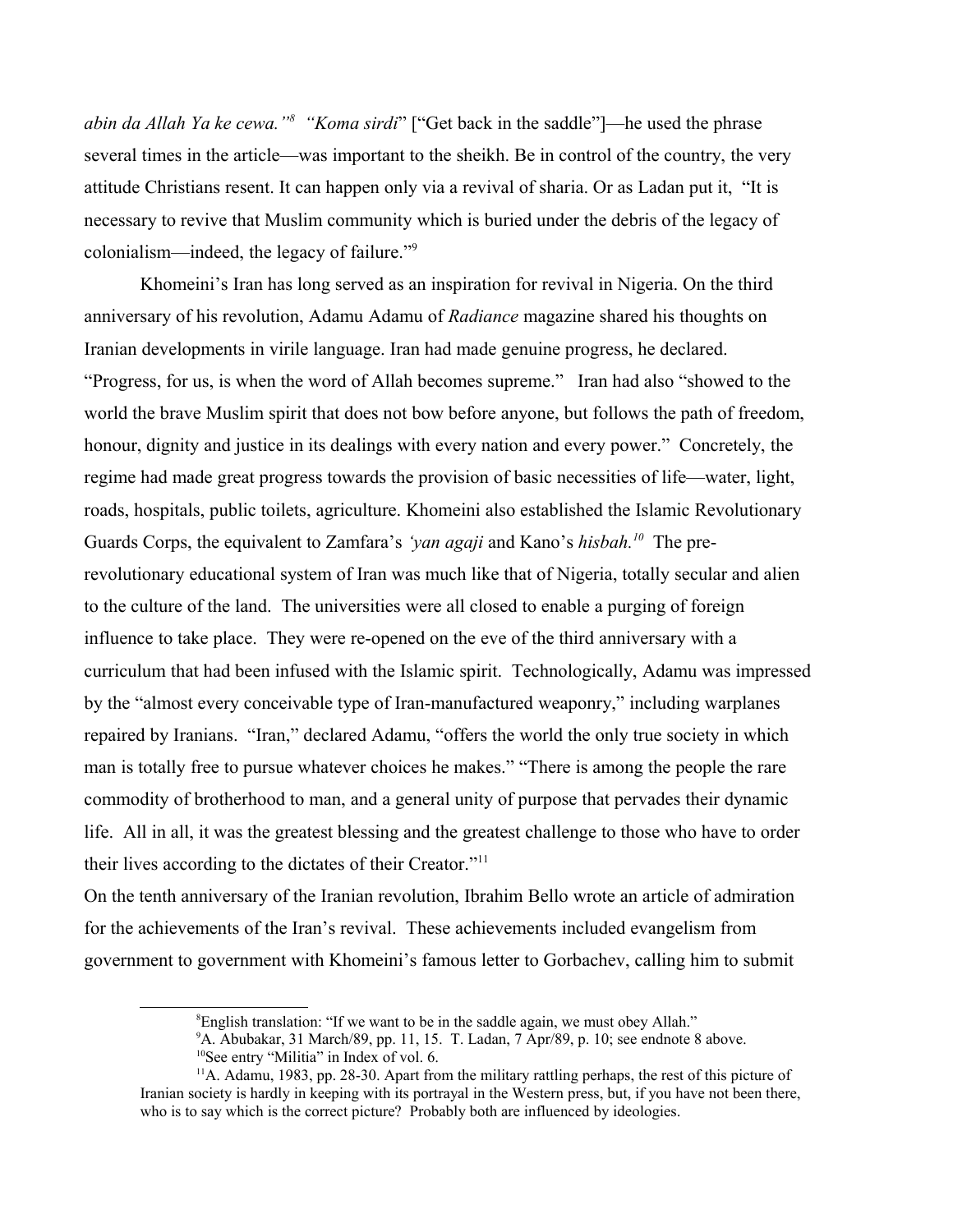to Allah.[12](#page-3-0) Khomeini led the world in denouncing Rushdie with a *fatwa* for his heretical book. He provided support to the Palestinians in their struggle with the Jews. He restored the decency and respect of women by insisting on proper dress. He withdrew the law insisting that men must have the permission of their first wife to add to his quiver. This last measure had two advantages. First, it freed up marriage in situations of the dearth of men due to the war with Iraq. Secondly, it meant a return to the venerable Muslim tradition of polygamy. The Khomeini also started a campaign against smoking. In general there were many developments leading to a greater food supply and better healthcare. But the best is yet to come: "*Babbar nasarar Irak wacce duk Musulmin duniya ke kwadayi kuma ke rokon Allah ita ce kafa shariar Musulunci da mulkin na Kur'ani da Hadisi.*" [13](#page-3-1) *Alkalami* devoted a half page to Bello's article and a full page to pictures of the celebration in Iran, while it also published an editorial on the subject in the previous edition.<sup>[14](#page-3-2)</sup> This was the revival Muslims were jealous of and would like to copy in Nigeria. Well, some, at least.

Juwayriyya Badamasuy of Bayero University and author of the poem "Awake, Muslim Women!,"<sup>[15](#page-3-3)</sup> wrote what she called "My Action Manual," that contained a 15-point programme for kickstarting a revival of the *ummah* and that would ensure the establishment of the sharia in quick order. "As a strategy for the achievement of sharia in its totality," she wrote, "I would suggest the following line of action." In summary: have firm faith; strive for true knowledge of the religion; depend on Qur'an and *Sunnah*; study Islamic activists and movements of the past; understand contemporary ideologies and institutions; develop a sense of responsibility and hard work; be ready to sacrifice life and property; emphasize Muslim unity; develop a "vigorous *da'wa* programme; include the rural common people; live an exemplary life on the part of the leaders; train next generations well to take over; re-orient women towards the upbringing of future generations. And with all of this "carry on with the call for the full implementation of sharia in its totality and not in its maimed shape that unbelievers want us to be content with." She concluded with great hope: "It is my humble submission that if careful programmes be drawn to give these points a practical realisation, the quest for sharia in Nigeria would be

<span id="page-3-1"></span><span id="page-3-0"></span> $12R$ . al-Khomeini, 27 Jan/89, p. 8.

<sup>&</sup>lt;sup>13</sup>I. I. Bello, 3 Mar/89, p. 9. English translation: "The most important success scored for which all the Muslims of the world are jealous and for which they are pleading to God is the establishment of the sharia and the of a government based on the Qur'an and the Traditions of the Prophet."

<span id="page-3-3"></span><span id="page-3-2"></span><sup>14</sup>*Alkalami, "Goma ta Musulunci a Iran,"* 17 Feb/89, p. 1.

<sup>15</sup>J. Badamasuy, *The Pen*, 15 Feb/91, p. 7. J. Boer, vol. 2, 2004, pp. 63-64, Appendix 3, pp. 162-165.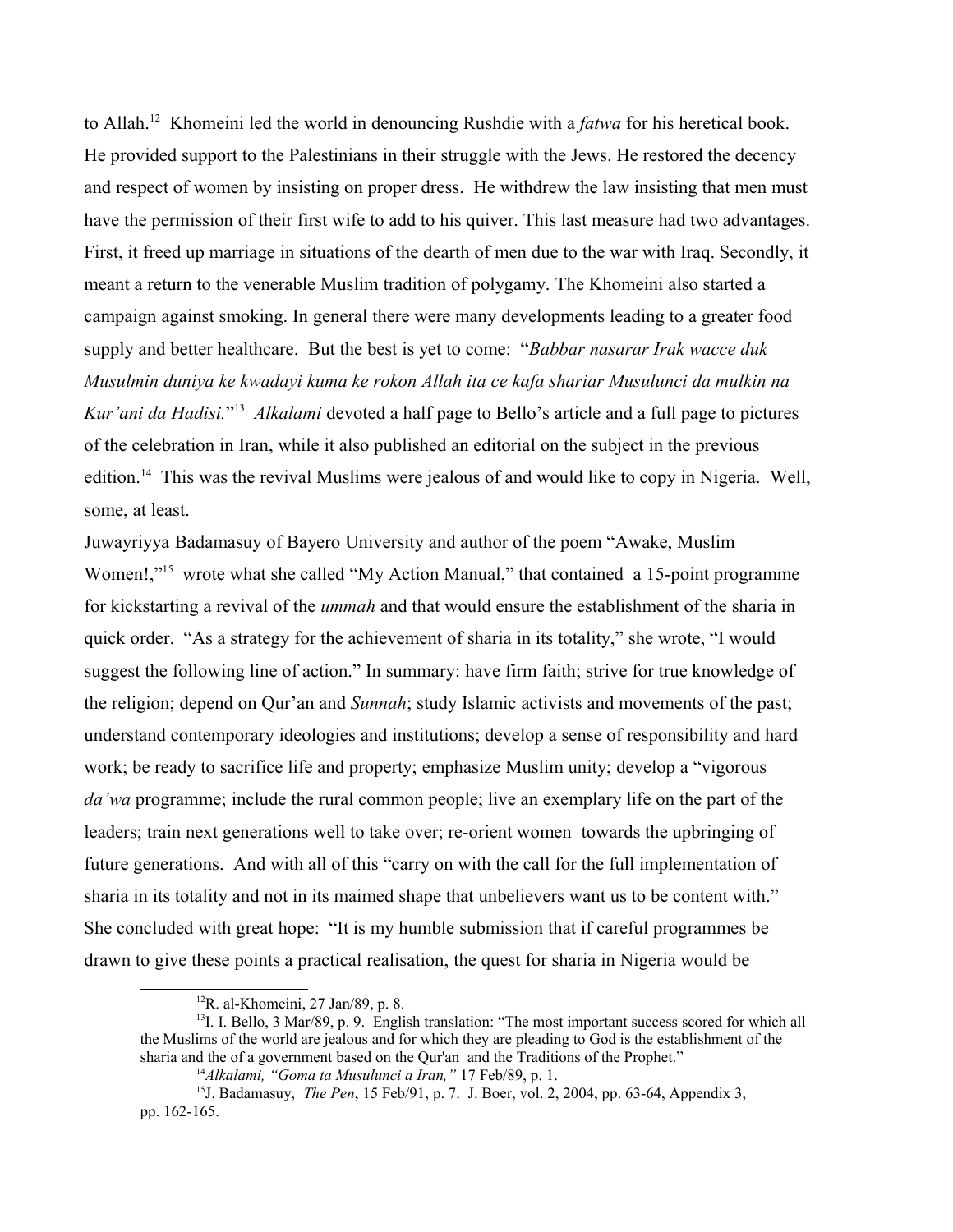crowned with success in the very near future."[16](#page-4-0) It took exactly a decade for this hope to be partially realized with the Zamfara Declaration of October, 1999.

## **B. Education**

# **MATERIALS BETWEEN THE LINES—check whether already in this file. If not, then integrate it--**

Aliyu Dauda wrote a very powerful article about the serious problems Muslims were having with ABU, the university that was supposed to help develop the Muslim community. Among other things, he reviewed a speech delivered at the 1972 ABU Convocation by the *Wazirin Sakwato*, Dr. Junaidu, outlining the problems not only but also pointing to a different direction for ABU. The University "should arrest the process of endorsing our personality out of our lives, education and upbringing." Junaidu warned the ABU scholars, "Let not your degrees, researches and publications be an excuse to feel haughty amongst your own people. Always remember that knowledge is at its best when it is universally useful and that the best scholars are those whom the ordinary man fears neither to encounter nor to address." Junaidu called on "all revolutionaryminded Muslim youths…to remain on the alert, be very vigilant and monitor the activities of such foreign subversive clubs, societies, associations and women libs, as well as all other dubious social groups, so that, whenever necessary, we can mobilize the already disenchanted and bitter silent majority against satan and his agents." Dauda insisted that the situation at ABU's daughter university, BUK, is the same.<sup>[17](#page-4-1)</sup>

Auwalu Muhammad Karaye of Bayero warned that the proposed Kano State University would be similarly derailed into a non-Muslim direction unless care was taken. Existing universities are all "based on anti-Islamic principles and doctrines." Islam may be taught, but not the true Islam. So, planners must introduce courses that cover the entire Muslim waterfront, including Qur'anic sciences, but also Islamic banking, political science and jurisprudence. This is a list similar to that offered by Professor Mahdi Adamu at a workshop at the Usman Danfodio University on the "Islamisation of knowledge."<sup>[18](#page-4-2)</sup> Karaye called on "all Muslims to wake up and

<span id="page-4-0"></span><sup>&</sup>lt;sup>16</sup>J. Badamasuy, Nov/89, pp. 8-9.

<span id="page-4-2"></span><span id="page-4-1"></span><sup>17</sup>A. Dauda, 1 and 15/July/88.

<sup>&</sup>lt;sup>18</sup>On this subject see also *Companion CD* <Misc Arts/Persecution/Barnabas/Islamisation of Knowledge>.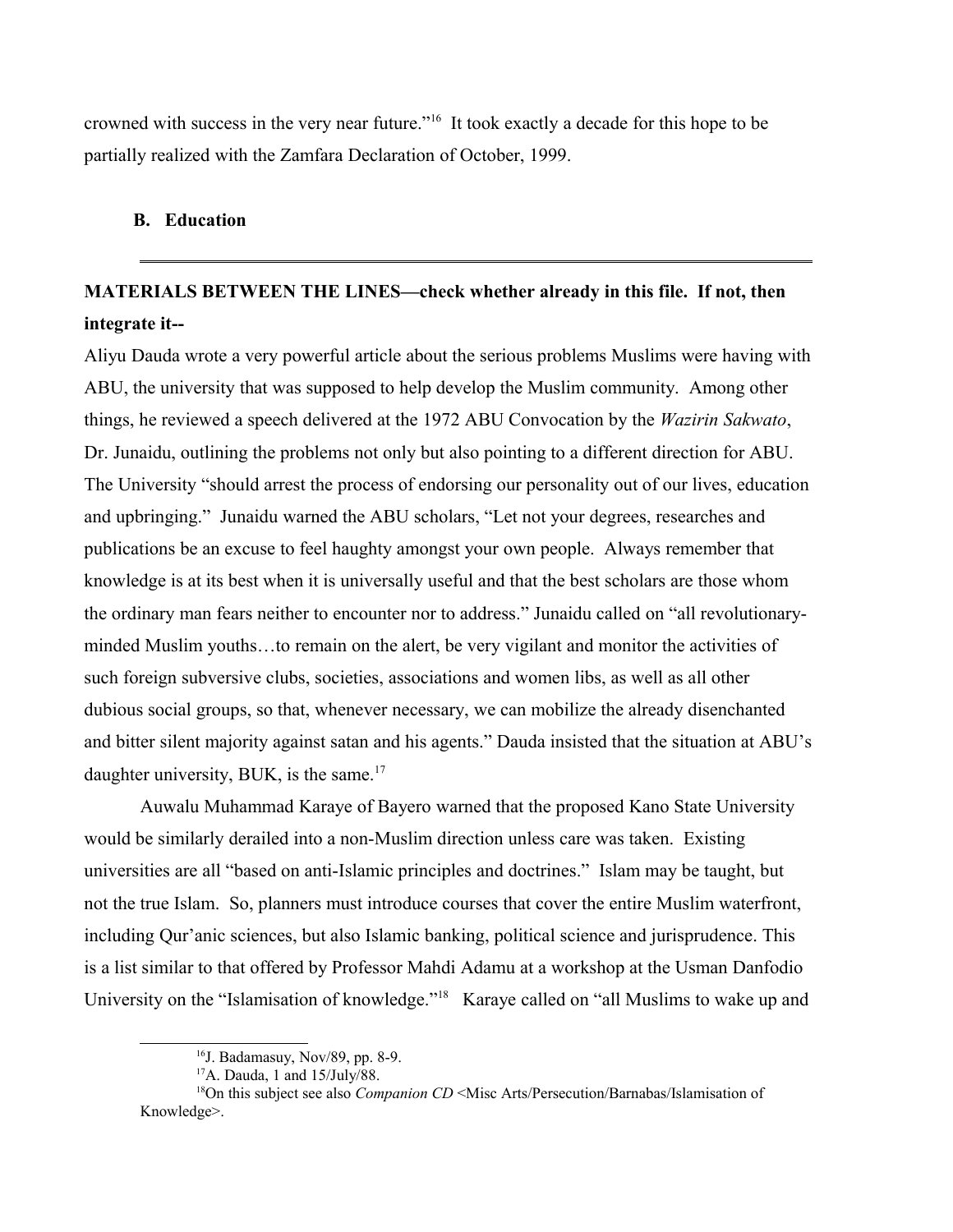realise the dangers contained in our system of education and call for immediate changes so that it will be in conformity with Islam."<sup>[19](#page-5-0)</sup>

Most of these ideas may seem reactionary and conservative to the secular mind that tends to berate everything non-secular as backward and reactionary, but that is not really the case. When you fit these ideas into the framework of serious modern Muslim perspectives, there is plenty of room for creativity and progress. Even the call on FG by MSS to devise a programme of continued education for young married women or, actually, married girls, is not as unusual as some might think. The Northern Muslim custom is to marry girls off as soon as maturity sets in —and that is usually the end of any thought of education. The MSS wanted the early marriage custom to continue, since it helps prevent "irregularities," but it should not prevent further education.[20](#page-5-1) An interesting mix of tradition and progress that has within it the seed for the demise of the custom.

Another badly needed educational improvement was for legal training in the proper administration of sharia itself. We read about this need back in Volume 6, but it was already keenly recognized during the BZ period. To advance this goal, a national workshop was held at the University of Sokoto on "Teaching of Islamic Law in Nigeria." Be aware that such events were held more than a decade before the Zamfara Declaration. In order to fully appreciate the papers at this conference, you must be familiar with the problems and complaints treated in Volumes 2, 4 and 6. The proceedings were published under the title *Islamic Law in Nigeria* with Syed Khalid Rashid as editor. In his Foreword, Mahdi Adamu, at the time Vice-Chancellor of the University of Sokoto, wrote that "in order to restore the dignity of the sharia in this country, the teaching of this form of law should be stepped up and be firmly entrenched in Nigerian universities and colleges."[21](#page-5-2) Editor Syed Rashid spoke of the need for Nigerian lawyers to "become more aware of the Nigerian and Muslim social realities." Hence, he felt that "it is highly desirable that some elements of Islamic Law should be taught in Nigerian universities that presently ignore it completely." He then proceeded to outline "the ideal course content" that was to "be made compulsory in such universities."<sup>[22](#page-5-3)</sup>

<sup>&</sup>lt;sup>19</sup>A. Karaye, 7 Apr/89, p. 3. I. I. Bello, 7 Apr/89, p. 16. See A. Dauda for the non-Muslim secular conditions of ABU (1 July/89, p. 12 and 15 July/89, p. 11). See also J. Boer, Index entries under "Education," "Universities, " "Elite" in vols. 2, 4, 6.

<span id="page-5-1"></span><span id="page-5-0"></span><sup>20</sup>*Alkalami, "Daliban Musulmi*….," 31 Mar/89-14 Apr/89, p. 16.

<span id="page-5-2"></span><sup>21</sup>M. Adamu, "Foreword." In S. K. Rashid, 1986, p. vii.

<span id="page-5-3"></span><sup>22</sup>S. K. Rashid, 1986, pp. 93-102.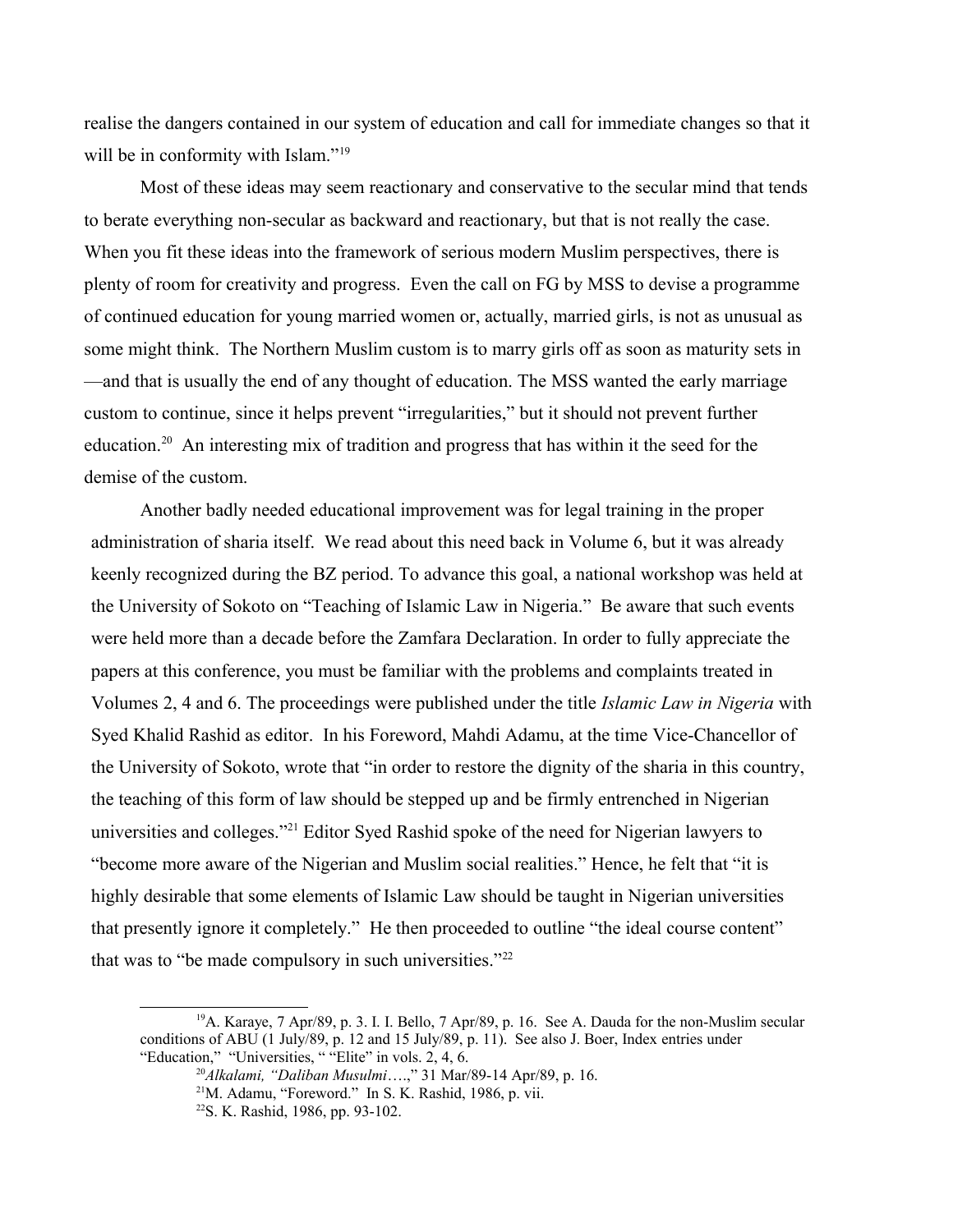Though this section so far has emphasised Muslim sources and perspectives along with science, there is also a strong sense that education and knowledge can be gained from everywhere and every culture. Some militants with their strong antithetical bias may reject knowledge from any source beyond Islam and science, but on the whole Muslim writers are much more cosmopolitan than that. As Abubakre put it, no "race or group of people" has a monopoly on knowledge. "The Qur'an commends the wisdom of a Nubian." Knowledge can be sought anywhere, even as far as China. Islam exalts "learning without discrimination against the place or the person from whom it is obtainable." He told of the "golden age of Islam" during which one al-Ma'mun dreamt he met Aristotle. He "patronized Hellenistic ideas and adapted Aristotelian philosophy." Islam, in fact, created the bridge over which Greek philosophy was introduced to the West.<sup>[23](#page-6-0)</sup> In similar vein, Aliyu Dauda referred to a "Prophetic *Hadith* which commands Muslims to go in search of knowledge even if it means travelling to China." Again, "the geo-political area where knowledge comes from is immaterial; that should never be a barrier." Kiser Barnes recalled how the Prophet urged upon his followers "the principle of learning in these clear, emphatic statements: 'Seek knowledge from the cradle to the grave.' 'Seek knowledge, be it even in China.' 'The ink from the pen of the scholar is more worthy than the blood of the martyr.' 'He who leaves his home in search of knowledge, walks in the path of God.' And the Qur'an declares: 'Are they equal: those who know and those who know not?"  $(39.12)$ .<sup>[24](#page-6-1)</sup> Even Western knowledge is welcome, provided it is stripped of its secular trappings.<sup>[25](#page-6-2)</sup> Islam can enrich itself by embracing knowledge from every quarter.

If colonial education has instilled the virus of secularism in the minds of Muslims, that virus needs to be excised by Muslim education.<sup>[26](#page-6-3)</sup> Though the Northern Muslim community is often berated for its ignorance and its lack of education, there is a keen desire for proper Muslim education as the way to overcome their problems in education at every front. There is a strong feeling among Muslims that rejection of Islam or its sharia is caused by misunderstanding, often rank ignorance that may be supported by "false phobias." Adegbite frequently called on sharia

===========================++++++

 $^{23}$ R. D. Abubakre, n.d., pp. 62-63. K. Barnes, 1992, p. 57. For an alternative interpretation of this history see *Barnabas Aid*, May-June/2007, pp. ii-iii. The argument here is that most of the work for which Islam claims credit was in fact done by Christians.

<span id="page-6-1"></span><span id="page-6-0"></span> $^{24}$ K. Barnes, 1992, pp. 56-57.

<span id="page-6-2"></span><sup>25</sup>A. Dauda, 1 July/88, p. 11.

<span id="page-6-3"></span><sup>26</sup>J. Boer, 2004, vol. 2, pp. 37-48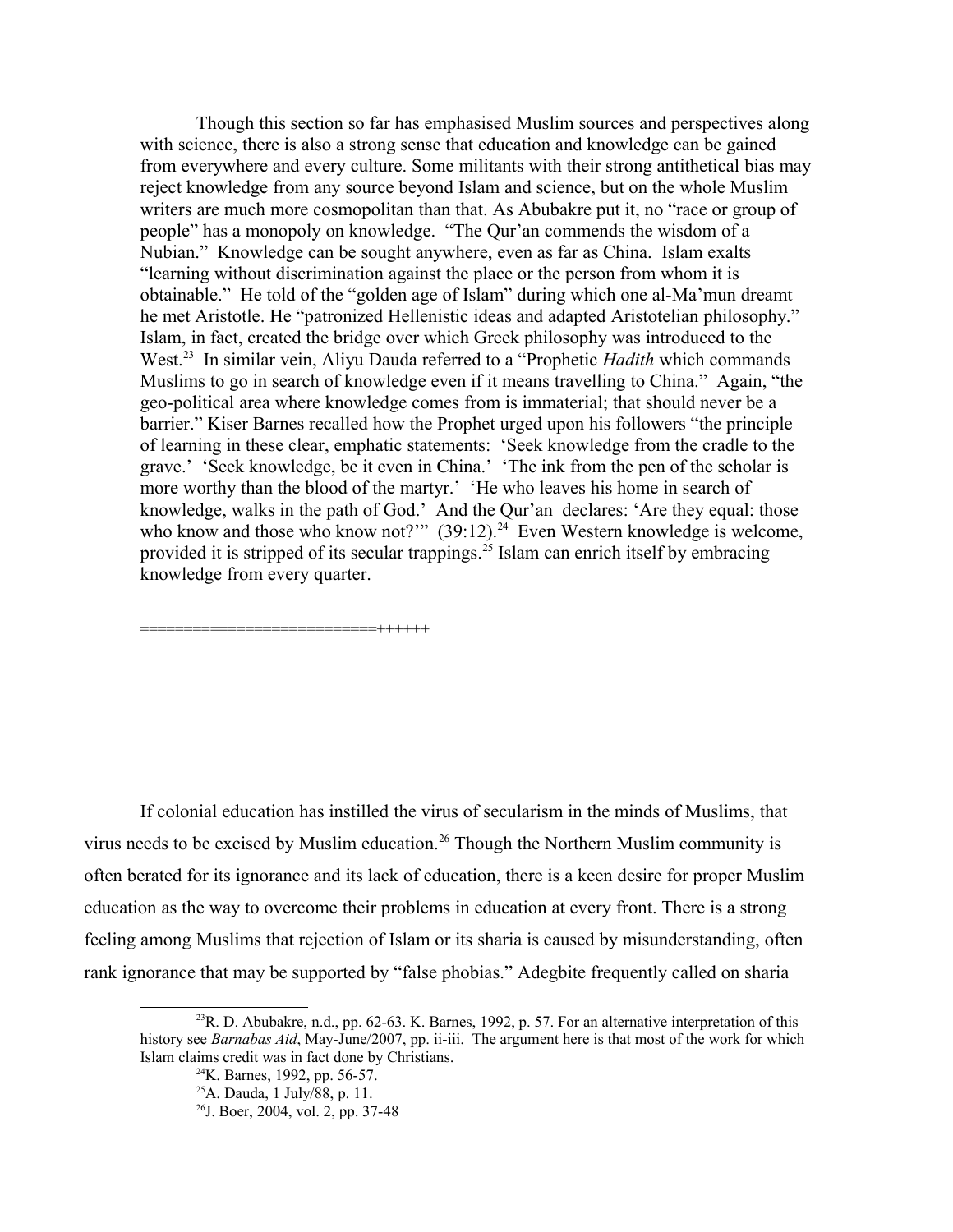opponents to "show more understanding."[27](#page-7-0) There is no need to repeat what I wrote about it before,<sup>[28](#page-7-1)</sup> but do be aware that the general climate of opinion on education changed little from BZ to AZ.

Hence, there is a strong emphasis by writers about Islamic education on knowledge, understanding and reason. Abubakre stressed this "great emphasis on acquisition of knowledge."Educational solutions to Nigeria's religious unrest address almost every area of education you can think of, from the most humble efforts to the grandiose. Among the less institutional efforts is that of Qur'anic recitation. Sheikh Abdul Azim, a lecturer at the University of Dan Fodio at Sokoto, speaking at a youth competition in Qur'anic recitation, declared such Qur'anic education the key to the world's problems: "*Ilimin addinin Musulunci ne kadai hanyar da za a bi a warware matsalolin da duniya take fuskanta a yau."[29](#page-7-2)* 

As important and effective as Qur'anic education may be, the call for education goes beyond this area, something you will see especially in the main chapter. The Northern Board for Arabic and Islamic Studies called on all Nigerian governments to upgrade the lowly and often despised Qur'anic schools so as to include ordinary primary school subjects, thus enabling their students to enter secondary schools. It also wanted primary schools to include courses on the Qur'an and Islam. In effect, it wanted to "primarise" Qur'anic schools and "Qur'anicise" primary schools.<sup>[30](#page-7-3)</sup> There should be an equal emphasis on religion and other subjects, a frequently aired demand, since both are important.

The story continues more extensively in the AZ years, but for that you need to turn to Chapter 3 in the book.

## **DOCUMENT 2**

# **Cluster of BZ Muslim Attitudes**

## **xxxx**

#### **Jan H. Boer, 2008**

<span id="page-7-2"></span><span id="page-7-1"></span><span id="page-7-0"></span><sup>27</sup>M. Mumuni, 15 Nov/99, p. 17.

 $^{28}$ J. Boer, 2007, vol. 6, pp. 22-23. For example, A. Binji in J. Boer, 2007, vol. 7, Appendix 1.  $^{29}$ M. Sirajo, 31 Mar-14 Apr/89, p. 16. English translation: ""Education in the Muslim religion is the only way to solve the world's problems."

<span id="page-7-3"></span><sup>30</sup>*Alkalami, "A Daukaka…,"* 17 Feb/89, p. 1. *The Pen*, "Northern Board…." 24 Feb/89, p. 16.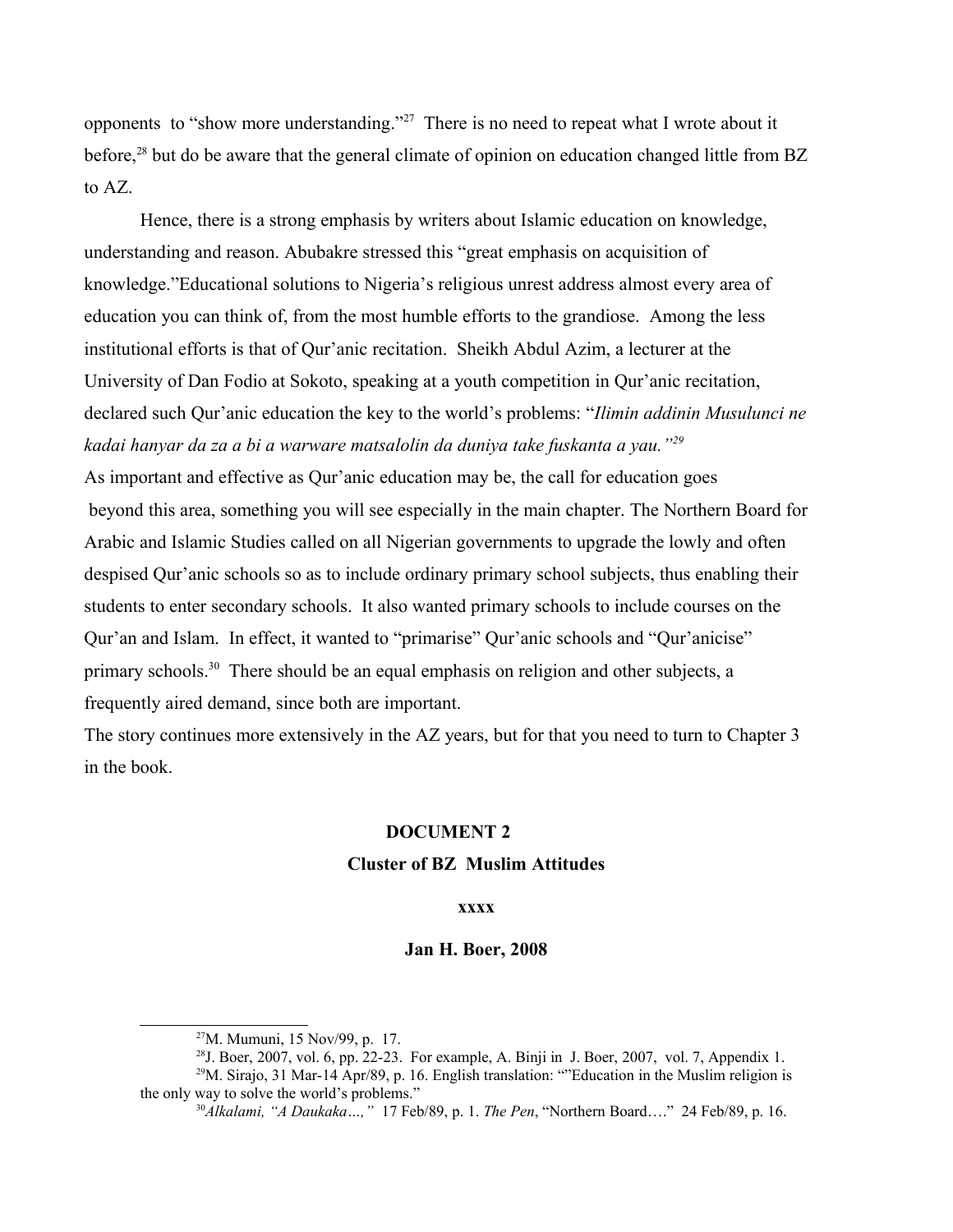There is a whole cluster of ideas that can hardly be separated from each other. A writer who deals with one invariably brings in some of the others. Though I tried to separate them into different sections, they resisted such compartmentalization. So I treat them together here in this section. The cluster includes tolerance, co-existence, co-operation, compromise, respect, sensitivity, forgiveness and similar notions. As in many other issues, this Appendix contains the BZ material; the AZ is treated in the book itself.

A basic solution offered by the Muslim community is the need for tolerance. Christians do not recognize or experience the tolerance of which Muslims boast so much. Neither do Muslims recognize the same in Christians. Hence, Christians are warned that "Muslim tolerance demands reciprocity. Fanning hatred and peddling unfounded rumours are both counter-productive and injurious to their status in the Muslim communities in which they reside."<sup>[31](#page-8-0)</sup> In 1989, Jacob Olupona from the Obafemi Awolowo University, in cooperation with the Council for the World's Religion, convened a conference on "Religion and Peace in Multi-Faith Nigeria," the title of the book he edited and published privately in 1992. Participants included Christians and Muslims. One M. A. Abdu-Raheem presented a general set of Muslim concepts and rules that he expected to go far in overcoming the crises the country was facing. Yes, talk of crisis preceded the Zamfara Declaration by at least a decade. The Muslim duty to maintain peace with God, with neighbour and with other creatures, he explained, is the "essence [of] his responsibility as *Khalifat Allah* (vicegerent of Allah) on earth. You cannot get more basic than that in Islam or, for that matter, in Christianity. Basic as this message is, for many Nigerians, grown up in an atmosphere of violence, it was a revolutionary message that needed to be pushed if peace was to be achieved. "Nobody can claim to be a Muslim, if he does not maintan a cordial and peaceful relationship with neighbours and fellow men in general," Abdu-Raheem declared. Having emphasised this basic principle, he went on to list various attitudes to maintain and things to do in the search for peace.

First of all, he rejected all notions of compulsion. Islam "does not sanction forcing people to convert to it. He who forces or intimidates anybody to become a Muslim is guilty of a great sin against the Qur'an, which says, 'There should be no compulsion in religion.'" "Muslims are enjoined to be sympathetic while discussing with people of other faiths. They should appreciate

<span id="page-8-0"></span><sup>31</sup>MSS, *Radiance*, no. 4/83, p. 44.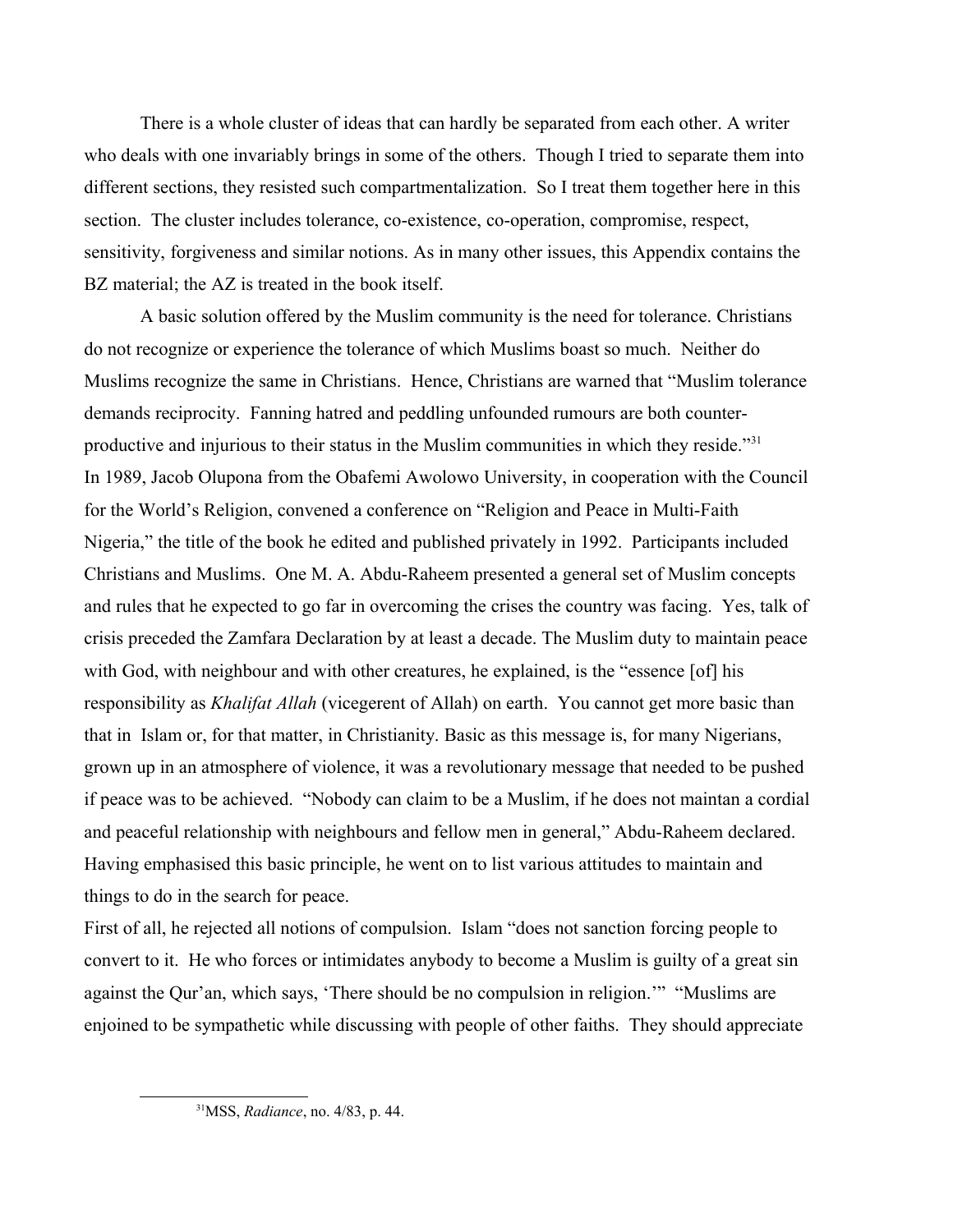their point of view and reason them out of their un-islamic views with convincing argument." "They should extend hands of goodwill and cordiality to them."

Abdu-Raheem referred to the disadvantages colonialism placed upon Muslims.<sup>[32](#page-9-0)</sup> Though that history has angered many Muslims and provoked them to hatred and violence, he rejected that approach. His concern was "to suggest ways and means of seeking redress without recourse to violence and disturbing the public peace." "Force is not the proper means of bring about the desired change. It is when there is peace that lasting solutions can be found." At the same conference, R. Deremy Abubakre of the University of Ilorin similarly called for tolerance and mutual fairness. He insisted that "it is wrong to subsume non-Muslims in the jurisdiction of sharia. That any Muslim leader at any point in history and at any place did that, does not accord such error legitimacy. The sharia itself is unequivocal on this." But, he continued, "it is equally unfair for non-Muslims to reject sharia dispensation as long as this applies only to Muslims. The issue {solution?) is simply to take non-Muslims out of the sharia, but not to take sharia out of the Constitution."<sup>[33](#page-9-1)</sup>

Throughout this chapter and, in fact, this entire series, the importance of education has always been recognized by Muslims. Islam "abhors ignorance," Abdu-Raheem insisted. Hence,

*if every Muslim is aware of how important peace is in Islam, it will go a long way in reducing incidents of violent clashes between Muslims and others. The Government owes it as a responsibility to Nigerians to provide for the teaching of each religion in all institutions of learning. The mass media should also make adequate provisions for religious instructions, not only to make everyone better informed of one's religion, but also to make the citizens have an idea of the religion of one another. This will promote mutual understanding, respect and tolerance.*

By now it will be clear that Abdu-Raheem is not your average Muslim, certainly not the average *Northern* Muslim we have been reading about. No hint of violence or rancour. While especially the more militant Muslims may reject any sense of allegiance to the Constitution and the legal system, Abdu-Raheem strongly advocated obedience to "the constituted authorities" on basis of Qur'an 4:59:

*This verse clearly prohibits taking laws into one's hand, no matter what the situation. It strictly commands all Muslims to settle differences between them and others through the* 

<span id="page-9-1"></span><span id="page-9-0"></span><sup>&</sup>lt;sup>32</sup>See vols. 2, 4 and 6 of this series for details. 33R. D. Abubakre, 1992, p. 131.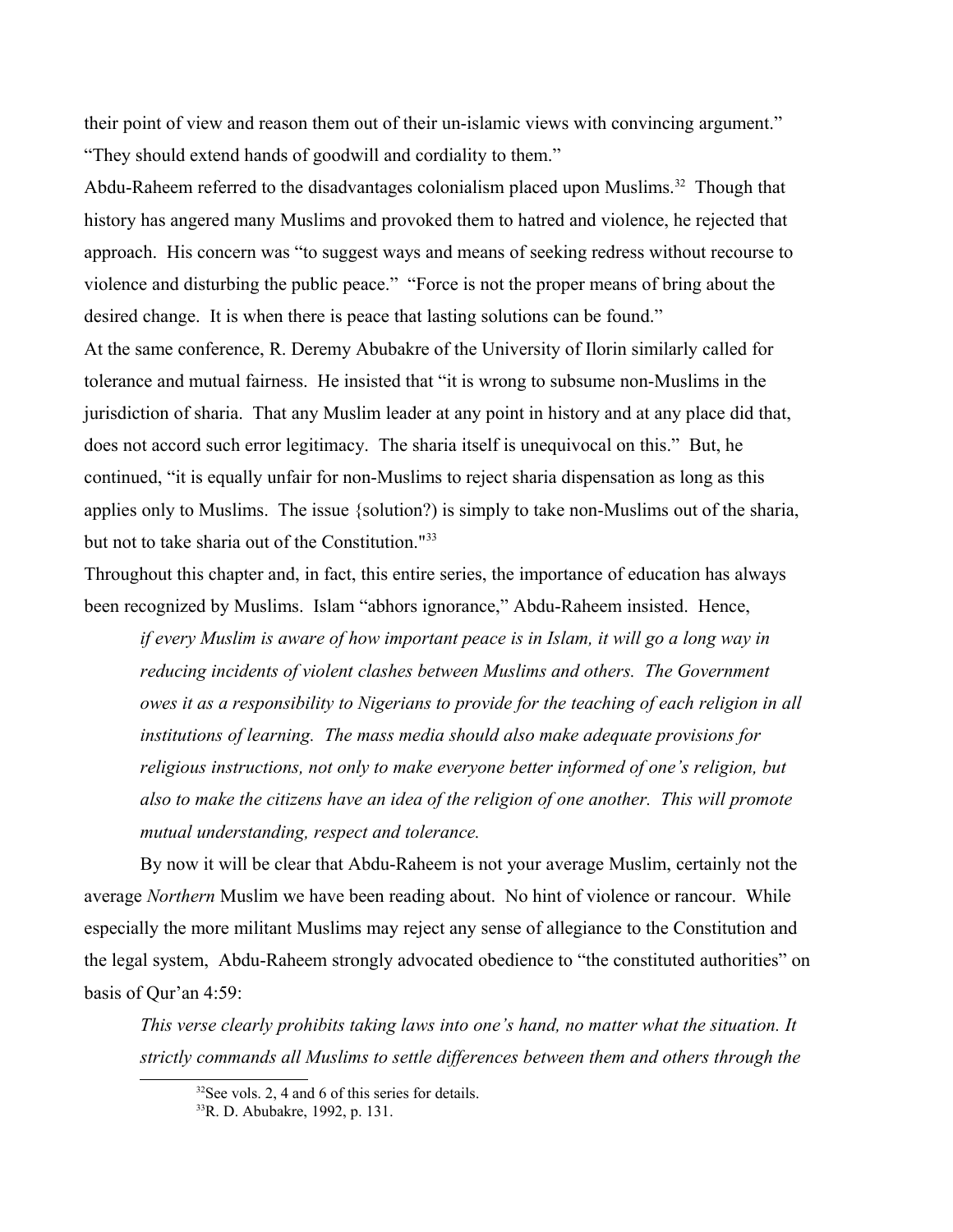*proper channels. This is a lesson for the Nigerian Muslim. It is time we learnt that two wrongs do not make a right. A Muslim must learn to exercise self-restraint. That is why the Prophet says, 'He is not strong who throws down another, but he is strong who controls his anger.'"*

A negative action Abdu-Raheem listed was that avoidance of rumour mongering. In Nigeria this has been a particularly dangerous feature of life. He considered it "one of the factors responsible for most of the conflicts between religious groups in the country. Many blatanty lies are fabricated to incite one group against the other." Muslims should guard against it. If people had done so, "many crises would have been averted. It is hoped that other religious groups will identify this problem and find an effective solution to it."

Another cause for friction has been the distance between the two communities. There "is a lack of interaction between them." This distance creates suspicion. "Efforts should be made to close ranks and to see each other as brothers and sisters." He recommended holding "seminars, symposia, public lectures and workshops to provde avenues for religious groups to discuss matters." Such activities will teach them to accommodate each other.

Finally, there is the familiar demand for the government to encourage harmony. "To achieve this, it must strive to creat conducxive atmosphere by not favouring one group at the expense of the other." This should be a serious consideration in the matter of appointments and in the distribution of social amenities.

Though Abdu-Raheem did not claim to have the full solution to the crises, he entertained the hope that those listed above "will be useful to formulate a kind of general approach."<sup>[34](#page-10-0)</sup> This was the hope of a man who seemed to be "without guile," a truly irenic man without any hidden agenda. This was a Yoruba with their customary tolerance but without the syncretism. A very similar lecturer at that conference was Muhib Opeloye, whom we have already met above. His attitude of tolerance was similar as were his list of recommendations and his hopes that, if followed, they would lead to peace and harmony.

*The teachings of the Scripture on tolerance, if properly digested, could be utilised as a means of welding the adherents of the two religions into one feeling of universal brotherhood under one benevolent God. The teachings could be utilised to bring about mutual understanding and harmonious co-existence among Muslims and Christians.* 

<span id="page-10-0"></span><sup>34</sup>M. Abdu-Raheem, 1992, pp. 70-80.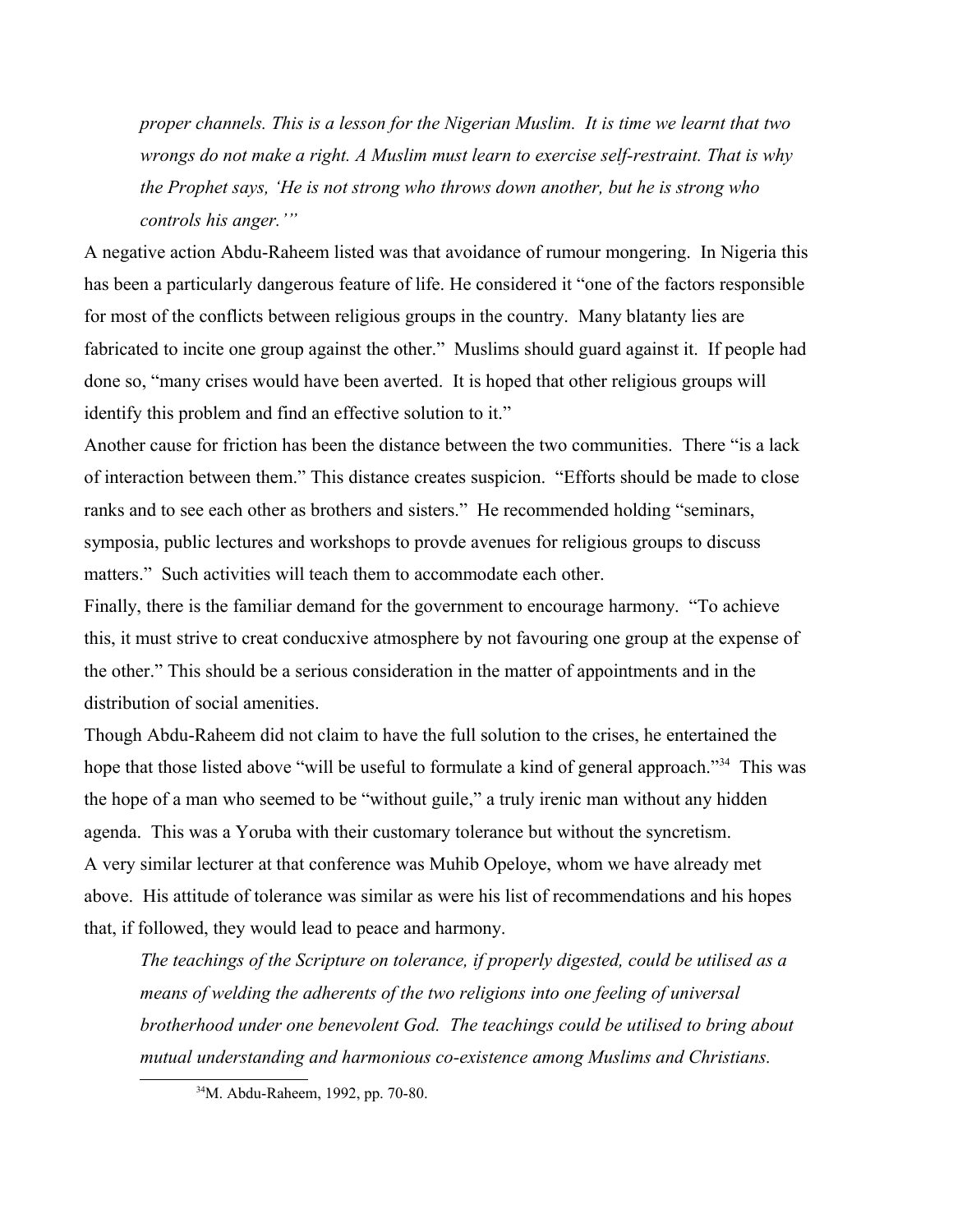*Islam and Christianity are both religions of tolerance and forgiveness, of mercy and compassion, of benevolence and goodwill to all. The two religions hold the love of others as* the sine qua non *of piety and righteousness. It is of their essence to seek man's reconciliation and co-operation. This was why the Prophet was prepared to enter into the treaties of co-operation with peoples of other faiths.*

*What the present-day Muslims should learn from Prophet Muhammad's treaty with the Jewish tribe and the Christians are the spirit of tolerance and co-operation with other faiths. The adherents of other religions should similarly learn to recognise the legitimate rights of the Muslims. These are the essential ingredientsz for peaceful and harmonious co-existence in a pluralistic Nigeria.[35](#page-11-0)* 

Abubakre of Ilorin University affirmed that "right from Arabia" Islam has been marked by "consistent tolerance." It was a mark of tolerance that led the Prophet to allow non-Muslims "to decide their cases according to their customary laws and practices. It is laid down in the Qur'an itself: 'Let the people of the Gospel decide cases by what God has revealed in the Book' (5:50)." As Islam spread into areas where Christians or Jews were dominant, it became a "necessity to cooperate [and] compromise." When it conquered Hindu territory, instead of treating that great mass of people as requiring *jihad*, since they were not among the approved "People of the Book," Muslims treated them as Dhimmi, as a protected people. That was toleration beyond the letter of the Book. Abubakre concluded, "sensitivity and respect for each other's views should be an important recipe to mutual tolerance in a multi-religion state like Nigeria. Whether respect can co-exist with a kind of pride that Abubakre, along with Muslims in general, displayed is questionable. He proudly quoted one colonial governor Moloney who reportedly said that "Muslims were the most orderly, intellectual and respectable class of citizens" among the Yoruba. Or one Governor Carter who declared that Muslims were "as a rule the most intelligent portion of the country."[36](#page-11-1)

"Peaceful co-existence" is part of the cluster. Bashir Tofa, Chairman of the Bureau of Islamic Propagation (BIP), the publisher of both *The Pen* and *Alkalami*, praised the FG very much when it interfered in the proceedings of the CA by stopping the discussion on sharia.<sup>[37](#page-11-2)</sup> His praise was opposite to the Christian negative reaction. Nevertheless, Tofa took this controversial

<span id="page-11-0"></span><sup>35</sup>M. Opeloye, 1992, p. 91.

<span id="page-11-1"></span><sup>36</sup>R. Abubakre, n.d., pp. 60-70.

<span id="page-11-2"></span><sup>37</sup>J. Boer, vol. 7, 2007, ch. 5, p. xxxx. *Alkalami, "Tsai de Mahawara…."* 9-23 Dec/88, p. 1.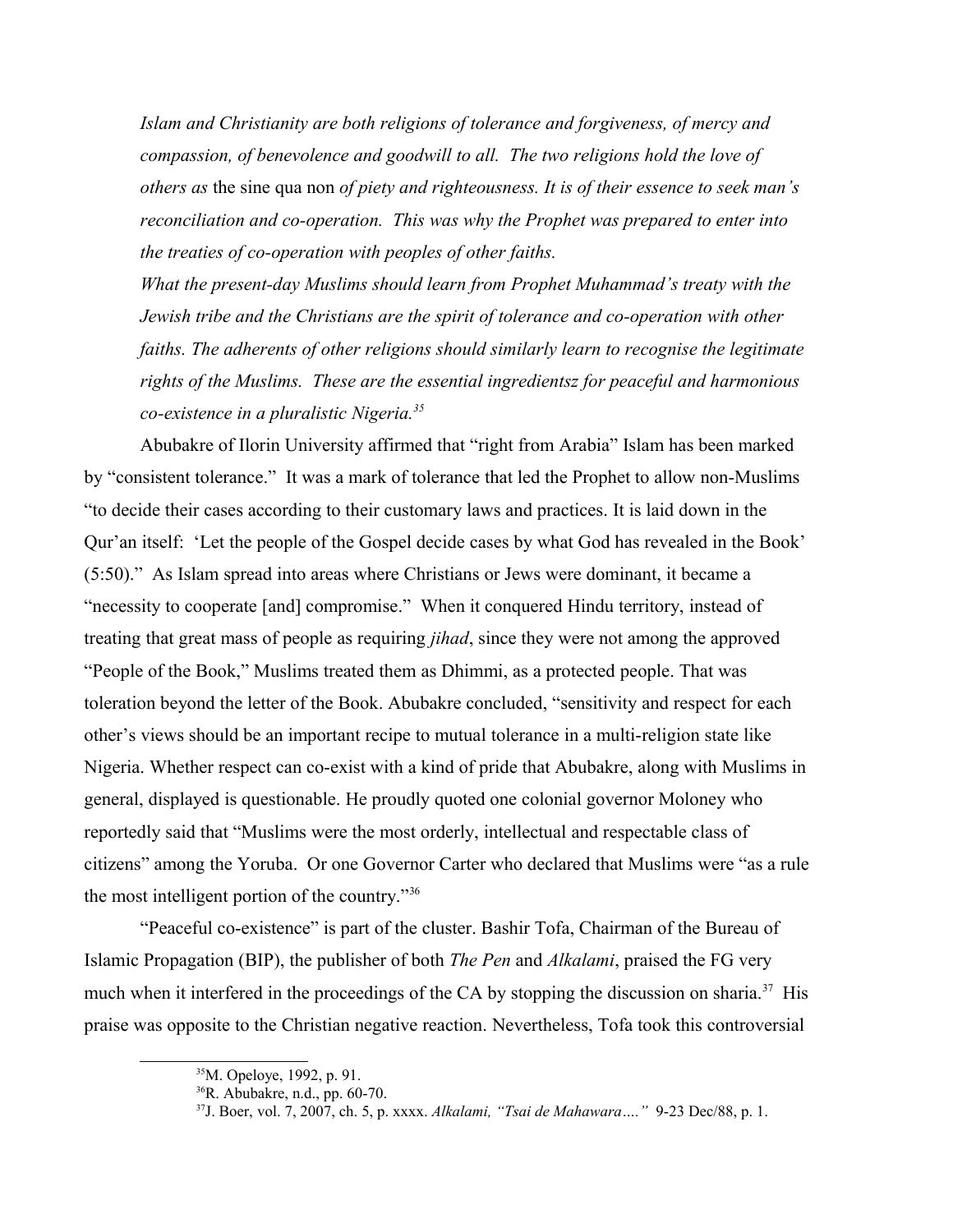interference as an opportunity to call upon both Christians and Muslims to "start working for genuine peaceful co-existence." He furthermore prayed for God's guidance for all who work for such cooperative peace. This, in spite of the rather vitriolic language with which he would sometimes berate Christians. As to those who sought to foment antagonism between the two religions, well, for them it's a different story: "May hell fire be their abode."[38](#page-12-0)

Sometimes this call for tolerance is found in unexpected contexts. Ibrahim Bello wrote a report on the launching of a book on Shehu Dan Fodio, the great jihadist of the early  $19<sup>th</sup>$ century. In the report, the Emir of Kano, Ado Bayero, was quoted as saying that a careful study of Dan Fodio's works could "bring about the desired religious tolerance in the country." There was much to learn about "how Muslims and non-Muslims can live together in harmony." But side by side with these comments in Bello's article you read about "the works of the  $18<sup>th</sup>$  century jihadists whose path must be followed by contemporary Muslims for the restoration of Islam and Muslims' glorious days."[39](#page-12-1) Those were the days of Muslim hegemony over the North and the days of horror for the Middle Belt targets of Muslim slavery.<sup>[40](#page-12-2)</sup>

Another concept included in tolerance is "multi-religion." Readers of Volume 6 should remember how often Muslims advocate it as a reality and as desirable policy for religions to pursue.[41](#page-12-3) Balogun represented the mainline opinion well in his submission "that a multireligious society is an ideal state for Nigeria." Whether or not the content he poured into that term also represents mainline opinion is another question. To him it meant "a state where one religion is not super-imposed on the other; a society where people will have freedom of worship; where no government makes a proclamation in favour of one religion to the detriment of other religions; and a society where government does not promote any religion as the official religion."[42](#page-12-4) His content would seem to be very close to the Nigerian Christian notion of secularism.

We have heard the many Muslim complaints about lack of respect and sensitivity towards them on the part of Christians, hatred even and strong prejudice. Such complaints have solid ground. If you have read the Christian-oriented volumes in this series, you have come across many instances of it. In view of this situation, there were/are many calls from Muslim to Muslim to

<span id="page-12-0"></span><sup>38</sup>B. Tofa, 16-30 Dec/88, p. 1.

<span id="page-12-1"></span><sup>39</sup>I. I. Bello, 27 Oct/89, p. 16.

<span id="page-12-2"></span><sup>40</sup>J. Boer, 2003, vol. 3, pp. 203-204.

<span id="page-12-3"></span><sup>41</sup>J. Boer, vol. 6, 2007, pp. 109-110, 213, 228, 242, 283.

<span id="page-12-4"></span><sup>42</sup>K. Bolagun, 12/86, p. 65.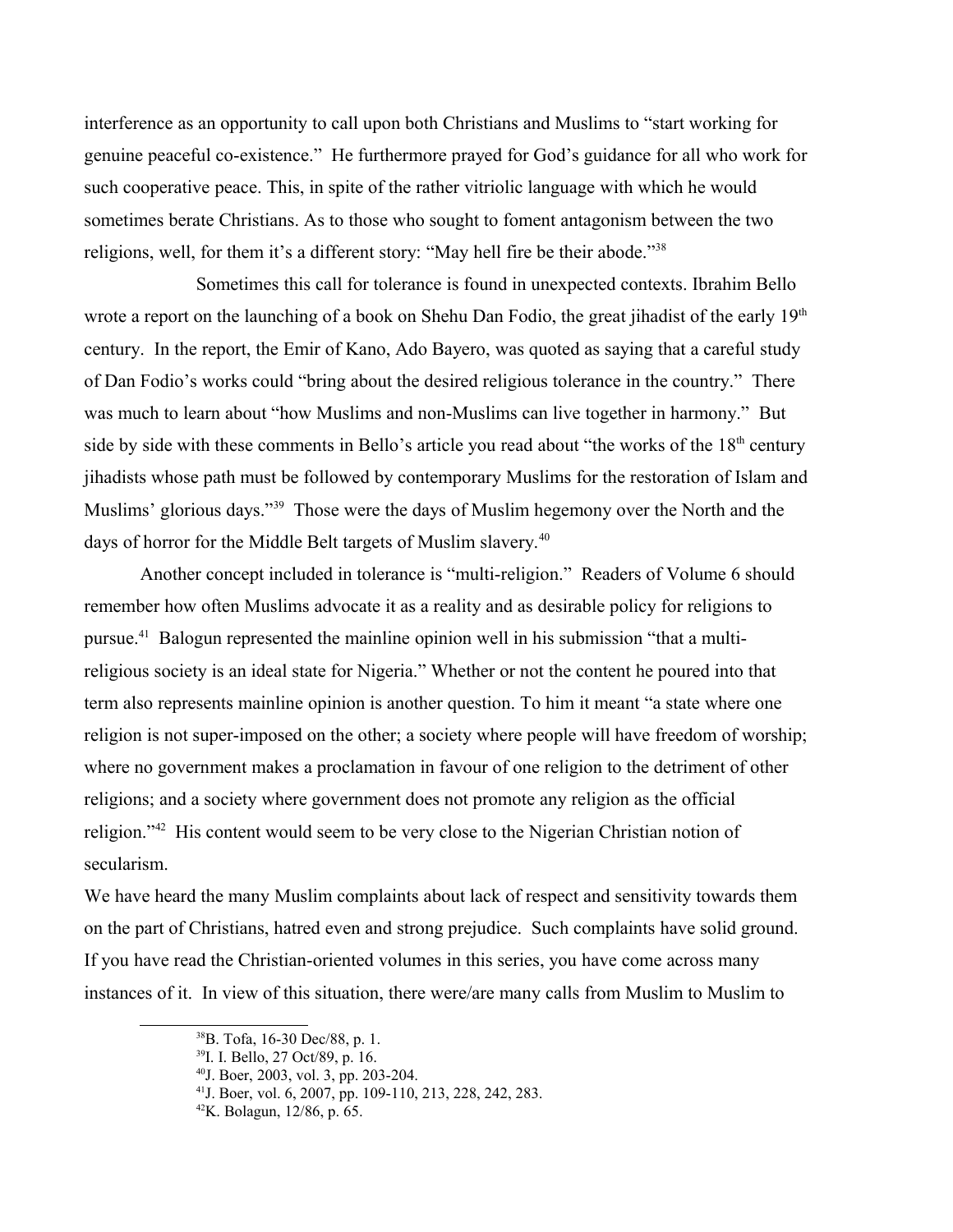shore up relations with their Christian neighbours. Such calls come especially from emirs and chiefs. The Shehu of Borno, Mustapha Umar El-Kanemi, encouraged his subjects "*da su cigaba da zaman lafiya da aminci tsakaninsu da sauran al'ummomi na kasar nan."* His motivation was that such positive relationships with others are helpful in evangelism.<sup>[43](#page-13-0)</sup>

Muhammad Gashua argued that "nothing short of according each other the deserved respect" will bring peace and stability to Nigeria. "Such respect must include allowing each faith the healthy atmosphere to put on their fundamental requests by avoiding emotions, insurality, etc. and, especially, the selfish desire to oppose requests for mere opposition sake. Muslims, more than anybody, deserve such respect, realizing the fact that they are taken too far for a ride by their Christian brothers." Nigerians and their leaders, including members of the CA of the day, "must learn to respect each others' sensitivities, especially on emotive issues like religion, in order to allow a healthy atmosphere to reign." Fair enough, but one wonders how serious Gashuwa was about this respect when in between these commendable statements, he threw in the following: "It is ironic that Christianity, a child of imperialism and an agent of neo-colonialism, has no blueprint of its own making, other than transplanting the neo-colonial traits."[44](#page-13-1) That hardly betrays respect!

P. A Dopamu observed,

*No religious understanding and cooperation can be achieved, if we think that others must subscribe to our own religion. All religions must be allowed and encouraged to go on with their beliefs and practices. There must be no idea that a particular religion must superimpose its tenets on others. Since religion should guide the human family into wholeness, we should always inspire in men a wholesome respect for other people's religion so that religion may achieve this goal. If men have the right to seek salvation through their own religion, others also have the same right. In doing this, we have to demonstrate a certain level of emotional maturity.[45](#page-13-2)*

In closing this article, a couple of stories may be beneficial. Their total impact is sweet and bitter at the same time.

## **STORY 1**

<sup>43</sup>*Alkalami, "Shehun Borno…,"* 31 Mar/89-14 Apr/89, p. 16. English translation: "They should continue to live in peace and trust with all the people in this land."

<span id="page-13-2"></span><span id="page-13-1"></span><span id="page-13-0"></span><sup>44</sup>M. Gashua, 2 Dec/88, p. 5.

<sup>45</sup>Quoted by K. Balogun, Dec/86, pp. 66-67. I do not know Dopamu's religion, but I include it in this Muslim chapter, since Balogun appropriates him.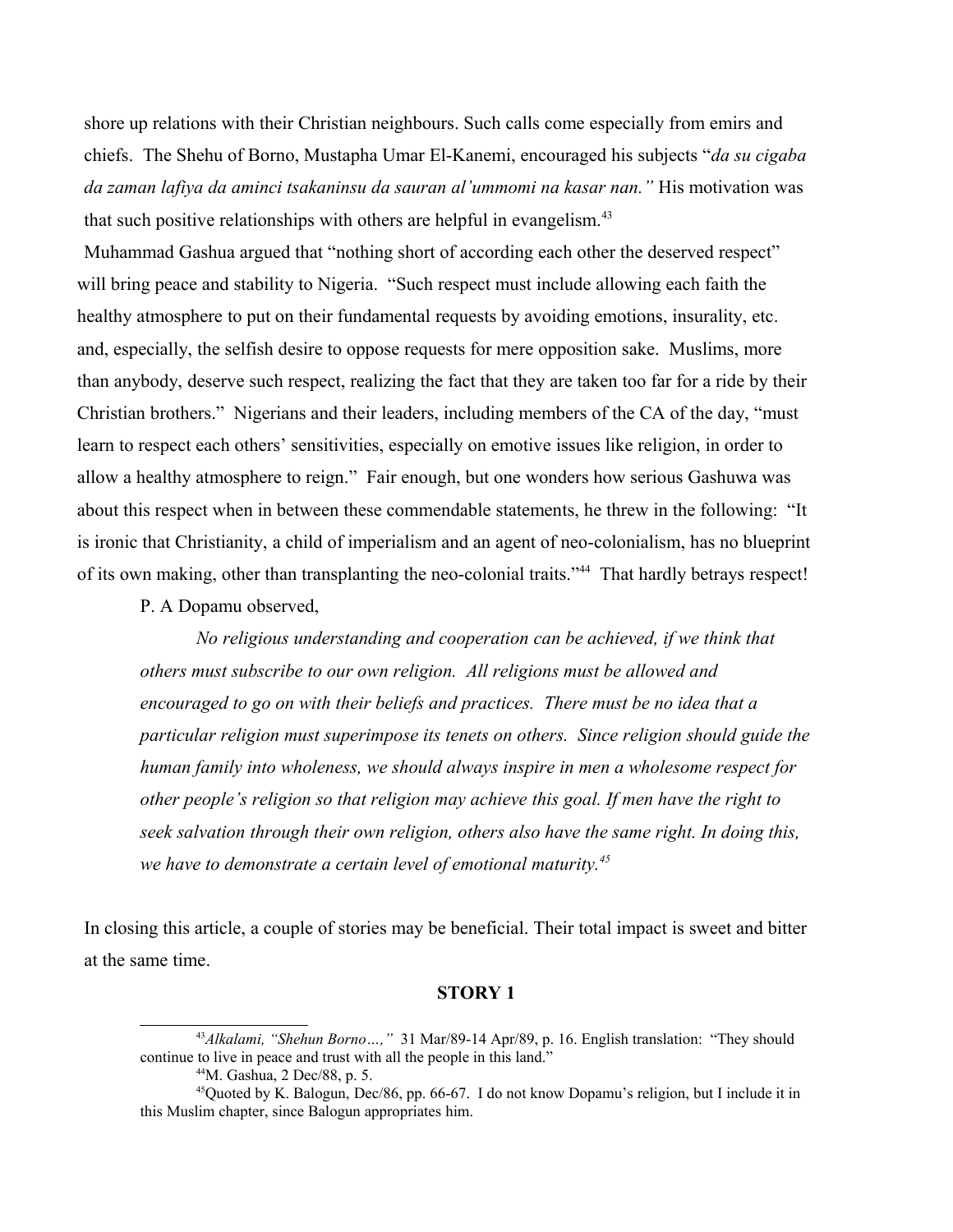*Religious controversy is at present a wide spread epidemic in the Muslim society. It is just like a religious pastime led by the devilish spirits and it is rarely free from evil motives. Controversy is the evil of the tongue which envelops the plight of the heart with darkness. The effect of such controversy is the darkening of the soul from which ultimately no light of faith can appear. It is a weapon for the devil given unnoticed to the so-called learned men to set fire to the peaceful society. The following example should be kept in mind by such two men.* 

*Two men were once quarreling over a mango. One says it is bitter and the other says it is sweet. They went on quarreling for a whole day. A third man came and solved the problem in a second. He told them both to taste the mango instead of quarreling. Both of them tasted it and found that it was sweet. The quarrel thus happily ended. Similar should be the case with all pious men.*

*Pious men tasting spiritual food do not at all enter into religious duels. It is only the socalled learned men who have not drunk deep from the fountain of knowledge, who enter into such quarrels. Before actual duel, everybody should first taste the thing which is the bone of contention in order to make the ground firm.[46](#page-14-0)*

## **STORY 2**

And then a not-so-sweet story from the closing days of the first administration of Zamfara's sharia government: "….the situation in Zamfara, the first state to practise Islamic law, is a surprise: The women's wing of the ruling All Nigeria Peoples Party (ANPP) is torn into two over a parting gift of N21 million from the government. The money was allegedly diverted by party leaders. This has prompted state party Chairman, Ibrahim Mallaha, to form a committee to resolve the conflict and ensure a peaceful hand over."<sup>[47](#page-14-1)</sup>

And then, as the story went:

*Indeed Yariman Bakura of Zamfara State {Governor Sani] felt the first and most urgent need of any responsible government is to battle against corruption and dishonesty; to fight against it in public and civic life and war against it in business and communal life. Because in many forms, corruption today indeed stands out to be the archenemy of our republic, the chief foe of our commercial institutions, the principal adversary of* 

<span id="page-14-0"></span><sup>46</sup>H. Abubakar, 14 Apr/89.

<span id="page-14-1"></span><sup>&</sup>lt;sup>47</sup>T. Abatan and others, 29 May/2007.